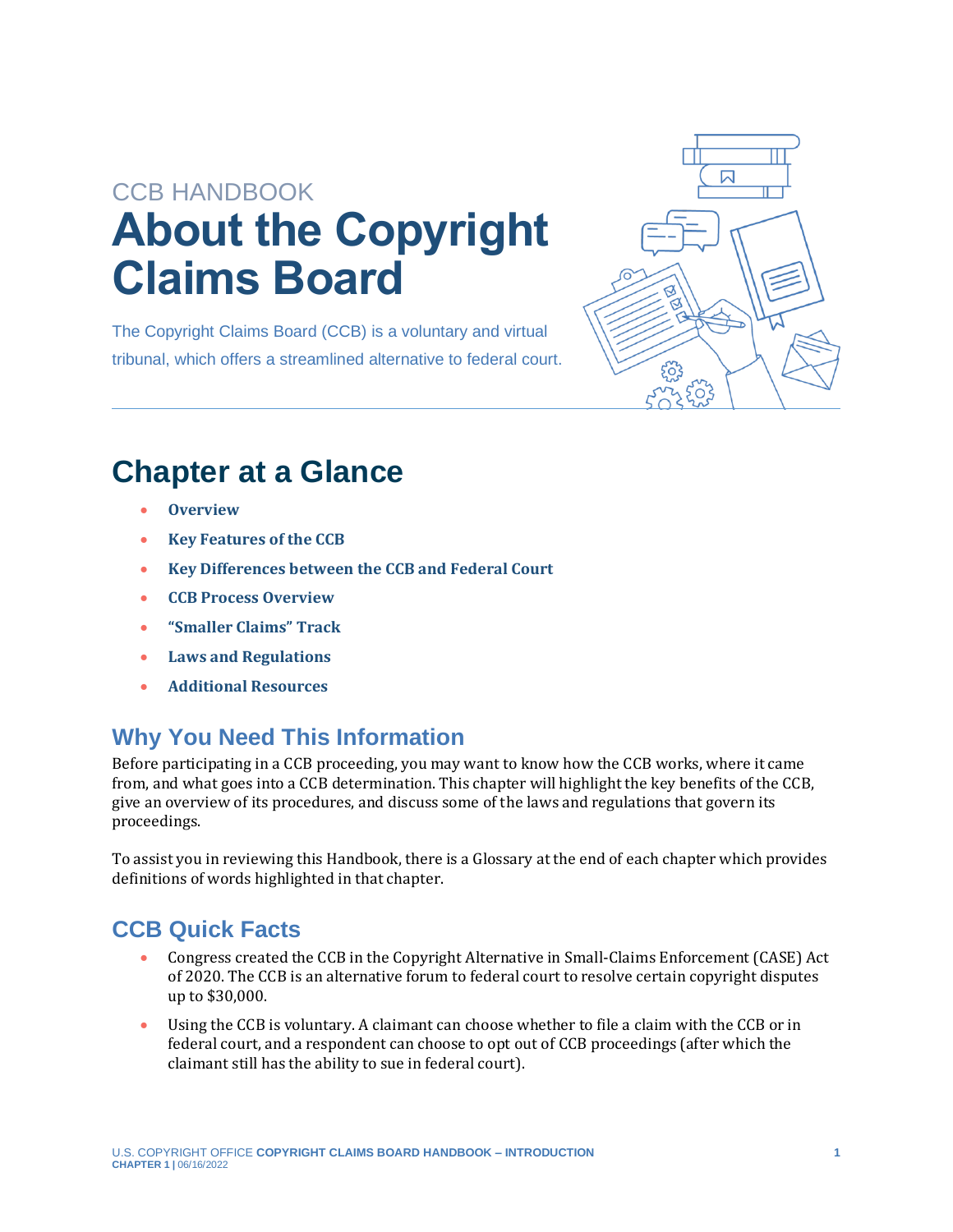- CCB proceedings are designed to be clearly understood and usable by anyone, even without legal training. You are permitted to have a lawyer, but individuals and businesses can represent themselves.
- The process of exchanging information and documents (called discovery) is streamlined in CCB proceedings, so CCB proceedings will generally involve expending far less money and time than in federal court lawsuits.
- There is an even more streamlined form of CCB proceeding available where a claimant seeks no more than \$5,000.

## <span id="page-1-0"></span>**Overview**

*The CASE Act of 2020 directed the Copyright Office to establish the CCB. The CCB is an efficient, streamlined way to resolve copyright disputes involving claims seeking monetary awards of up to \$30,000 and is designed to be a less expensive and faster alternative to bringing a case in a federal court.*

#### **HOW DID WE GET HERE?**

In December 2020, Congress passed the CASE Act and created the CCB to provide a more efficient and less expensive option to resolve copyright disputes involving no more than \$30,000 in damages. Since that time, the Copyright Office has taken the necessary steps to set up the CCB, including hiring staff, developing technological tools, creating an informational website, and establishing the procedures for the various stages of CCB proceedings.

#### **IS THE CCB RIGHT FOR YOU?**

When considering whether to participate in a CCB proceeding, keep in mind that there are important differences between the CCB and federal court (previously the only place where copyright cases could be heard). The CCB will cost less, take less time to get to a determination, and have less complex procedures.

Potential awards will be purely monetary and much more limited in amount unless the respondent agrees that the CCB may order it to cease unlawful activity if the respondent is found liable on the claim. Furthermore, the Copyright Claims Officers have extensive experience with copyright law, including representing both plaintiffs and defendants. In federal courts, a judge may rarely see a copyright case. While you have the right to have your case heard by a jury, the jury will likely have no prior experience with copyright issues. Be aware, however, that choosing the CCB means that neither a judge nor a jury will be involved in deciding your case, and there are only limited ways to appeal a CCB decision.

#### **WHAT HAPPENS NEXT?**

You can find a roadmap of what happens in a CCB proceeding **[below](#page-6-0)**. If you wish to learn more about how to **[file or respond to a claim](https://ccb.gov/handbook)**, please review the handbook chapters on these subjects. To learn more about the CCB generally, please visit **[ccb.gov](https://ccb.gov/)**.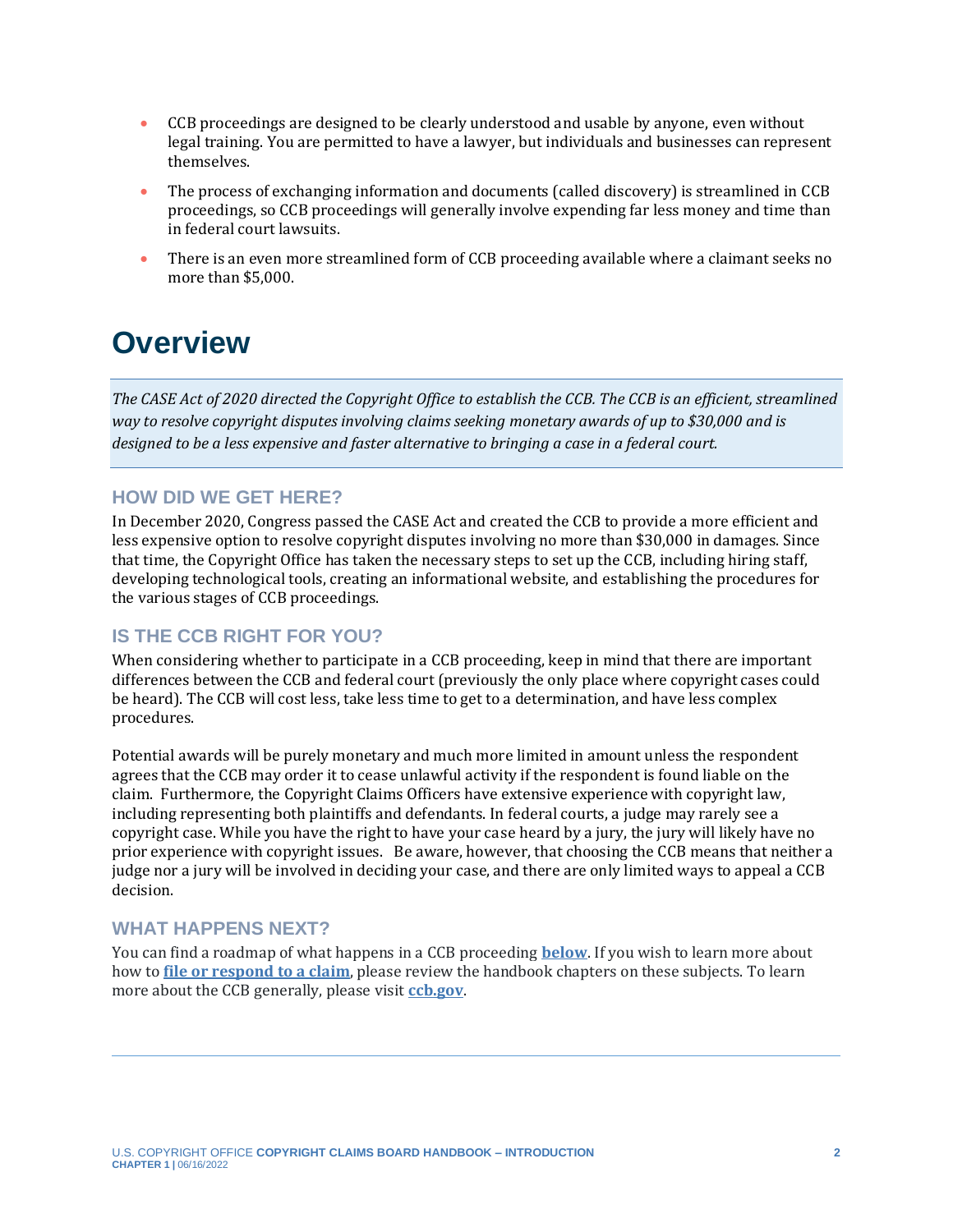## <span id="page-2-0"></span>**Key Features of the CCB**

- **The CCB is voluntary.** Everyone gets to decide whether or not to participate in CCB proceedings. A claimant can choose to file in federal court instead, and a respondent can opt out of a CCB proceeding, after which the claimant is free to take the dispute to federal court.
- **The CCB cannot award more than \$30,000 in monetary relief to a party in any proceeding.**
- The CCB can hear only certain types of claims. The CCB's jurisdiction is limited to three types of copyright-related claims:
	- o **[claims of infringement](https://ccb.gov/handbook/Infringement-Claim.pdf)** of a copyright;
	- o claims seeking declarations that your activities **[do not infringe](https://ccb.gov/handbook/NonInfringement-Claim.pdf)** someone else's copyright (for example, if someone has threatened you with a copyright lawsuit and you wish the CCB to decide that your activities are not infringing); and
	- o **[claims of "misrepresentation"](https://ccb.gov/handbook/Misrepresentation-Claim.pdf)** in takedown notices and counter-notices sent under the Digital Millennium Copyright Act (DMCA).
- **The CCB has streamlined processes.** One of the advantages of CCB proceedings is that they will typically cost far less and involve less time than federal court lawsuits. Participants in CCB proceedings are only required to provide limited documents and information.
- **The CCB facilitates dispute resolution.** The CCB can assist participants in reaching an agreement to resolve all or part of their claims or counterclaims. This is called settlement. If the participants have reached an agreement to settle or dismiss some or all of the claims and counterclaims, and have requested that the CCB issue a determination including those terms, the CCB will do so.
- **The CCB is made up of copyright specialists.** Decisions in the CCB are made by three Copyright Claims Officers, who have extensive experience in copyright law, litigation, and alternative dispute resolution. To read more about the current Officers, please see the **[Copyright Claims Board Officer Bios](https://ccb.gov/about/index.html#bios)**. The Officers are assisted by three full-time staff lawyers, a paralegal, and a program specialist.
- **For a full list of features, visit [ccb.gov.](https://ccb.gov/)**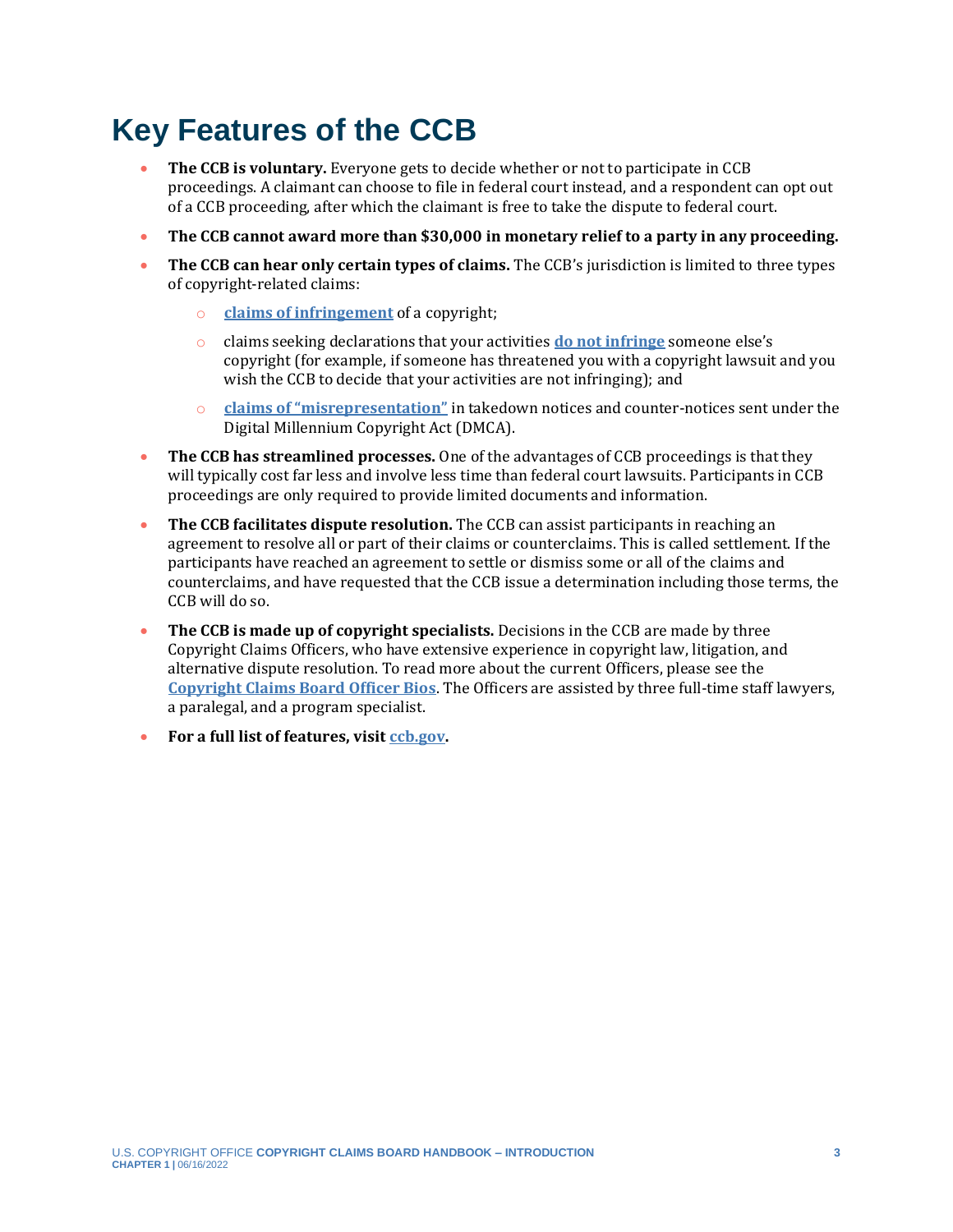## <span id="page-3-0"></span>**Key Differences between the CCB and Federal Court**

There are important differences between the CCB and federal court, such as the costs involved, the time and complexity of the procedures, and the experience of the people deciding your case. The table below lays out some of the key differences between CCB proceedings and federal court lawsuits.

#### **The costs to resolve a dispute are lower in the CCB than in federal court. In the CCB…** • Participants in CCB proceedings are allowed to hire a lawyer, but the system is set up so that participants, including both individuals and businesses, can represent themselves instead, or may be able to obtain **[free representation](https://ccb.gov/pro-bono-assistance)** from a volunteer organization or law student. • CCB proceedings do not involve the extensive discovery found in federal court, which can be costly and time-consuming. • The CCB will rarely if ever permit testimony by expert witnesses. • CCB hearings are all virtual. You will not be required to travel or appear in person before the CCB. **In federal court…** • Parties typically need to hire and pay for a lawyer (and many companies are required to), which can be a major expense. • Parties may need to pay for court reporters for depositions, for extensive document searches and storage, for process servers for discovery on third-party witnesses, and for fees for expert witnesses. • Federal courts generally require the parties to travel to and attend hearings and trials in person. **Federal court and the CCB have different procedures. In the CCB…**

- Participants are only required to exchange limited key documents and information.
- Hearings and conferences are held virtually using video conferencing, so there is no need to travel.
- When an issue arises during a proceeding, the CCB allows you to make requests to the Board using simple fillable forms.
- The CCB procedures have been designed to permit individuals and businesses to represent themselves without lawyers.

#### **In federal court…**

- Parties typically engage in more complex, expensive, and time-consuming discovery, including depositions, broader interrogatories and document requests, requests for admission, third-party subpoenas, and expert witnesses.
- Conferences, hearings, and trials are typically held in person at the courthouse.
- Parties normally need legal representation.
- Witnesses can be required to appear.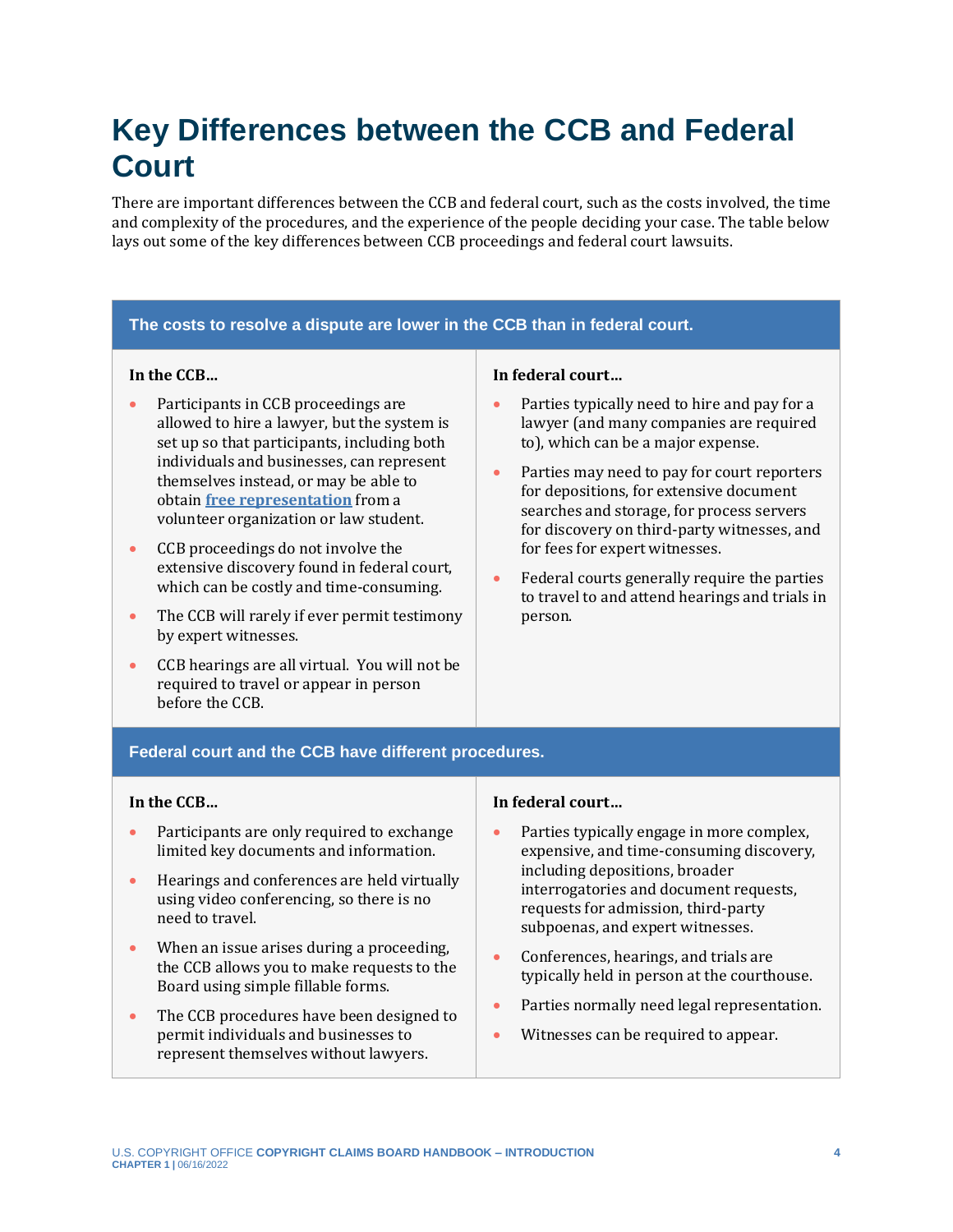| You cannot require a witness to appear<br>$\bullet$<br>before the CCB.<br>If the case is complex, the limited<br>۰<br>opportunity for discovery may make it<br>more difficult to obtain all the information<br>you need.                          | Federal cases often have formal motions<br>$\bullet$<br>needing extensive work and knowledge of<br>the law and the court's rules.       |
|---------------------------------------------------------------------------------------------------------------------------------------------------------------------------------------------------------------------------------------------------|-----------------------------------------------------------------------------------------------------------------------------------------|
| The CCB is a copyright-specific tribunal that only hears claims related to copyright.                                                                                                                                                             |                                                                                                                                         |
| In the CCB<br>Disputes will be decided by a panel of three<br>$\bullet$<br>Copyright Claims Officers who are<br>experienced in copyright law.<br>CCB claims must be copyright-specific and<br>$\bullet$<br>other types of claims are not allowed. | In federal court<br>Federal judges generally do not have<br>specialized subject-matter expertise. They                                  |
|                                                                                                                                                                                                                                                   | deal with many different legal disputes, and<br>may have heard few if any copyright cases.                                              |
|                                                                                                                                                                                                                                                   | Disputes may be resolved by a jury, with no<br>$\bullet$<br>knowledge of copyright law other than their<br>instructions from the judge. |
|                                                                                                                                                                                                                                                   | The parties can add as many other claims as<br>they want in addition to the copyright<br>claims.                                        |

#### **The penalties are different in federal court and the CCB.**

#### **In the CCB…**

- The maximum the respondent can be ordered to pay in damages in a single proceeding is \$30,000, no matter how many claims are included.
- <span id="page-4-2"></span>• **[Statutory damages](#page-9-0)** are limited to no more than \$15,000 per infringed work, and the CCB won't consider whether the infringement was knowing or deliberate in determining the amount.
- The statutory damages maximum per work infringed is reduced to \$7,500 if the work isn't registered within certain time constraints.
- A participant who acts in bad faith (for example, by making frivolous filings or acting in a way to harass the other side) may have to pay the other side's costs and fees, up to \$5,000.

#### **In federal court…**

- <span id="page-4-1"></span><span id="page-4-0"></span>• Awards of **[actual damages](#page-9-0)** and an **[infringer's profits](#page-9-0)** in federal court are unlimited.
- Statutory damages can be up to \$30,000 per infringed work, and up to \$150,000 per work if the infringement was knowing or deliberate.
- While there is no limitation on the amount of actual damages, statutory damages are not available at all if the work isn't registered within certain time constraints.
- Larger sanctions can be awarded in federal court for bad faith actions, and the court always has the power to make the losing side of a case pay the other side's attorneys' fees and costs without any cap.
- The court has the power to order a respondent to stop or modify activities, in addition to any damages award.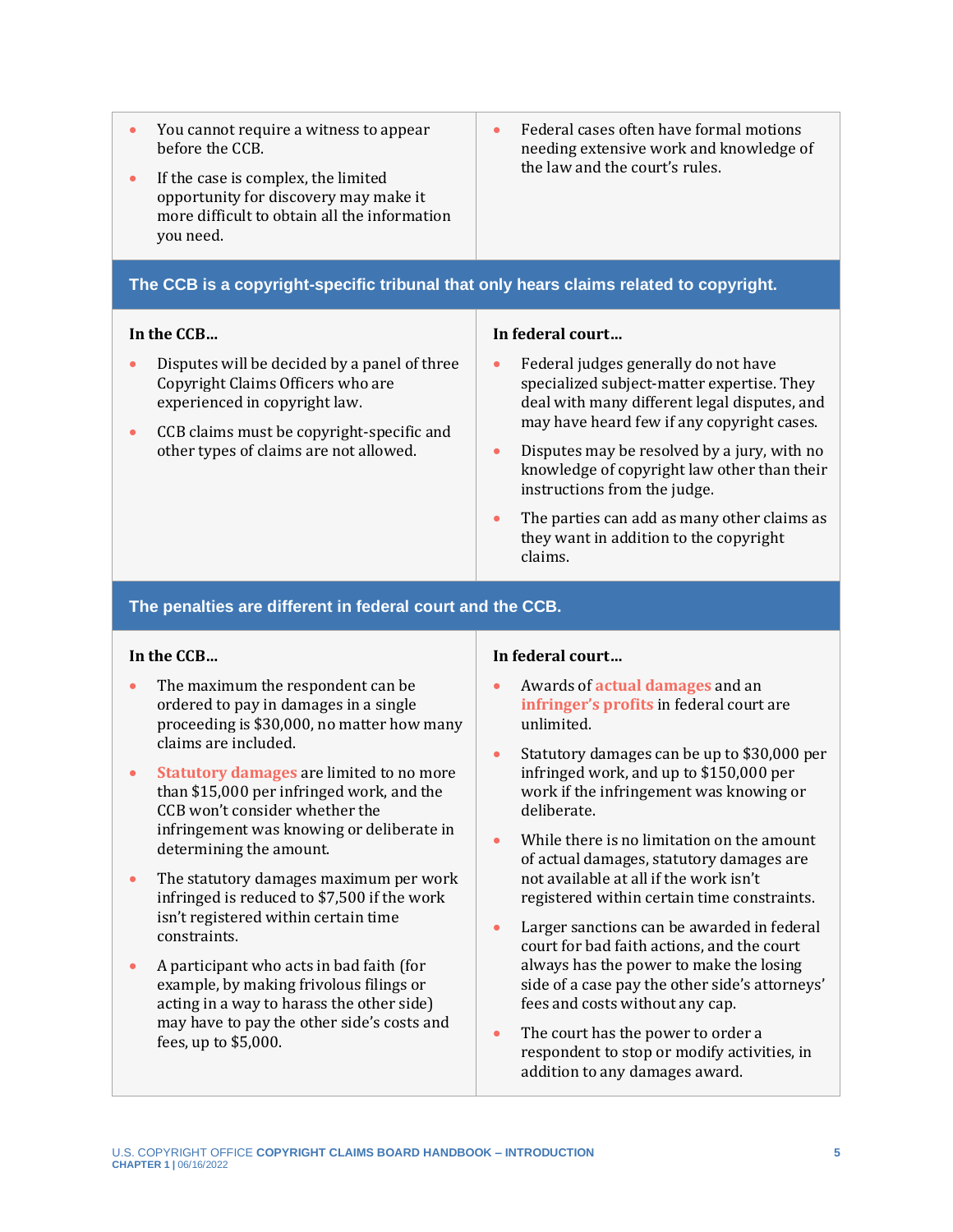| The CCB does not have the power to order a<br>respondent to stop or modify its activities<br>unless the respondent has advised the CCB<br>that it will agree to do so. If the respondent<br>agrees to do so, the Board may consider this<br>in setting the amount of damages (and<br>agreeing to this will not make it more likely<br>that the Board finds against the<br>respondent). |                                                                                                                                                    |
|----------------------------------------------------------------------------------------------------------------------------------------------------------------------------------------------------------------------------------------------------------------------------------------------------------------------------------------------------------------------------------------|----------------------------------------------------------------------------------------------------------------------------------------------------|
| The type of counterclaims allowed in federal court and the CCB are different.                                                                                                                                                                                                                                                                                                          |                                                                                                                                                    |
|                                                                                                                                                                                                                                                                                                                                                                                        |                                                                                                                                                    |
| In the CCB                                                                                                                                                                                                                                                                                                                                                                             | In federal court                                                                                                                                   |
| Counterclaims are generally limited to the<br>same types of claims a claimant can bring:<br>copyright infringement, a declaration that<br>actions are not infringing, or<br>misrepresentation in a DMCA notice or<br>counter-notice                                                                                                                                                    | A defendant can bring any counterclaim, as<br>$\bullet$<br>long as it is related to the same facts and<br>circumstances as the plaintiff's claims. |

For more information about federal courts, visit the United States Courts' **[website](https://www.uscourts.gov/)**.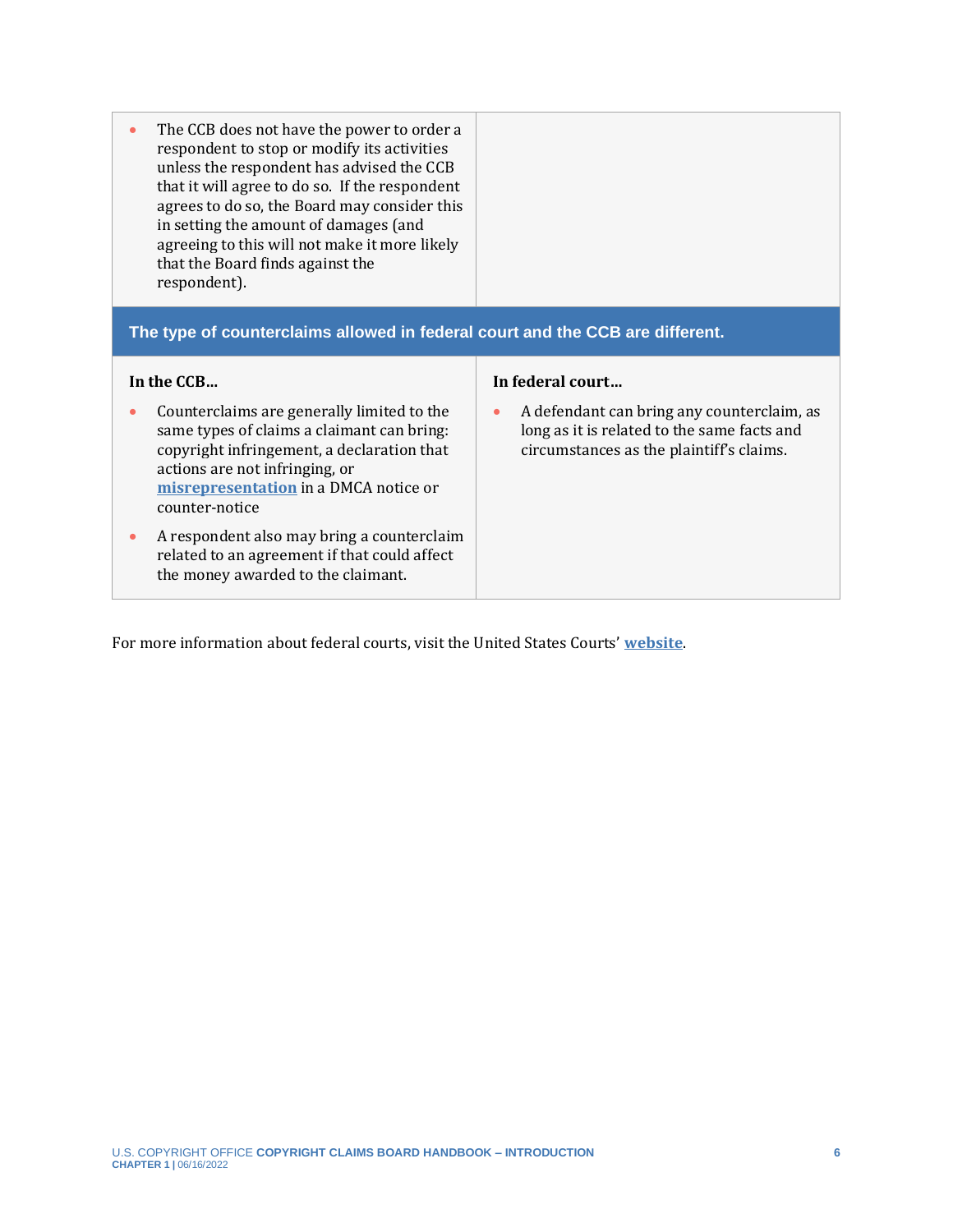## <span id="page-6-0"></span>**CCB Process Overview**

<span id="page-6-1"></span>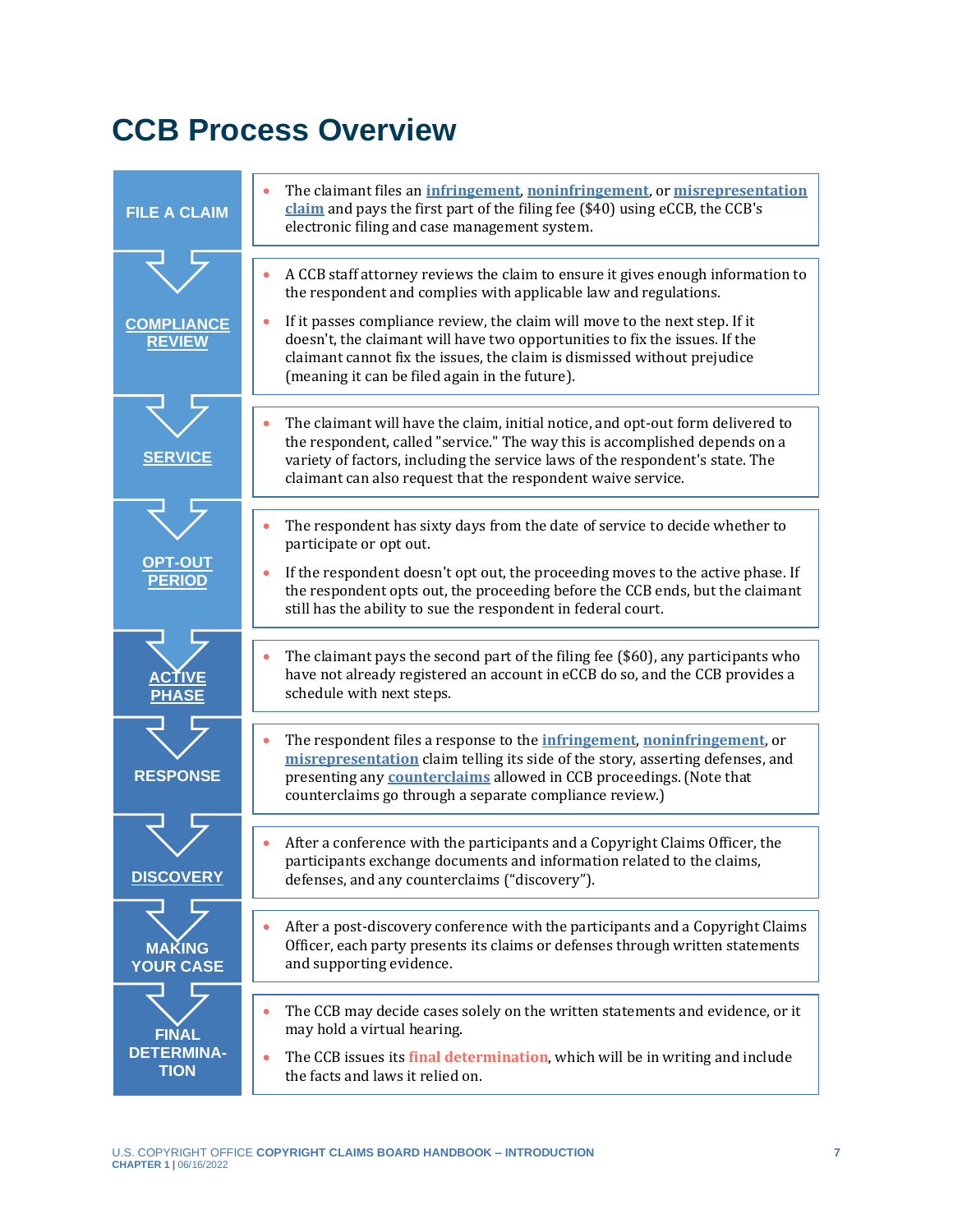## <span id="page-7-0"></span>**"Smaller Claims" Track**

As described above, a standard CCB proceeding is more streamlined than a federal court case and involves claims seeking monetary awards of only up to \$30,000.

An even more streamlined proceeding is available when claimants choose, when they file their claims, to limit any potential award to no more than \$5,000. In a "smaller claims" track, discovery (the exchange of information and documents among the participants) is decided at a conference with a Copyright Claims Officer and is based only on what the participants specifically need to address the issues in that case. Requests for experts will never be granted in a smaller claim proceeding. After this narrow exchange of discovery is over, participants submit evidence and a short statement, if they wish, describing why the CCB should decide in their favor, followed by a conference with a Copyright Claims Officer to discuss their positions and evidence. For more information on smaller claims, please see **[here](https://ccb.gov/handbook/Smaller-Claims.pdf)**.

## <span id="page-7-1"></span>**Laws and Regulations**

Participants in CCB proceedings do not need to be legal experts or have legal training. But, in your filings at the end of the case as to why the CCB should find in your favor, you may want to explain why you believe the law supports your position. Given that, it may be helpful to know a bit about the different legal sources the CCB uses in making decisions. Here is a brief introduction.

### **Federal Law**

<span id="page-7-2"></span>The CCB was established by the **[Copyright Alternative in Small-Claims Enforcement \(CASE\) Act of](https://www.copyright.gov/legislation/copyright-small-claims.pdf)  [2020.](https://www.copyright.gov/legislation/copyright-small-claims.pdf)** The CASE Act provides the overall structure for the CCB. When participants are going through compliance review, the **[opt-out period](#page-9-0)**, or interacting with CCB staff, that's the CASE Act at work.

The Copyright Act of 1976 is the primary source of copyright law in the United States. It has been updated many times over the years, including by the Digital Millennium Copyright Act (DMCA), which addresses copyright infringement on the internet. The Copyright Act will guide the CCB's decisions regarding claims, counterclaims, and defenses. A full version of the Copyright Act is available on the Copyright Office's **[website](https://www.copyright.gov/title17/)**.

### **Regulations**

The Copyright Office has issued a number of regulations related to the CCB. These regulations establish the day-to-day operations and procedures of the CCB, as well as the conduct of participants. They cover, for example, the information to include in a claim or response, the timing of deadlines, and the types of documents the parties exchange. For more information, please see the text of the CCB's regulations on the Copyright Office's **[website](https://www.copyright.gov/about/small-claims/related-rulemakings.html)**.

### **Prior Federal Court Decisions**

When copyright disputes are decided in federal court, the decisions make up what is called "case law." The CCB will use this case law to guide its decision making.

You may hear case names (for example, *Naruto v. Slater*) mentioned during conferences or hearings, or read about them in CCB determinations. You can if you wish cite cases to the CCB, including in the statement you submit at the end of the case describing why the CCB should decide in your favor. If you have an attorney or law student representing you or your company, they will review the applicable case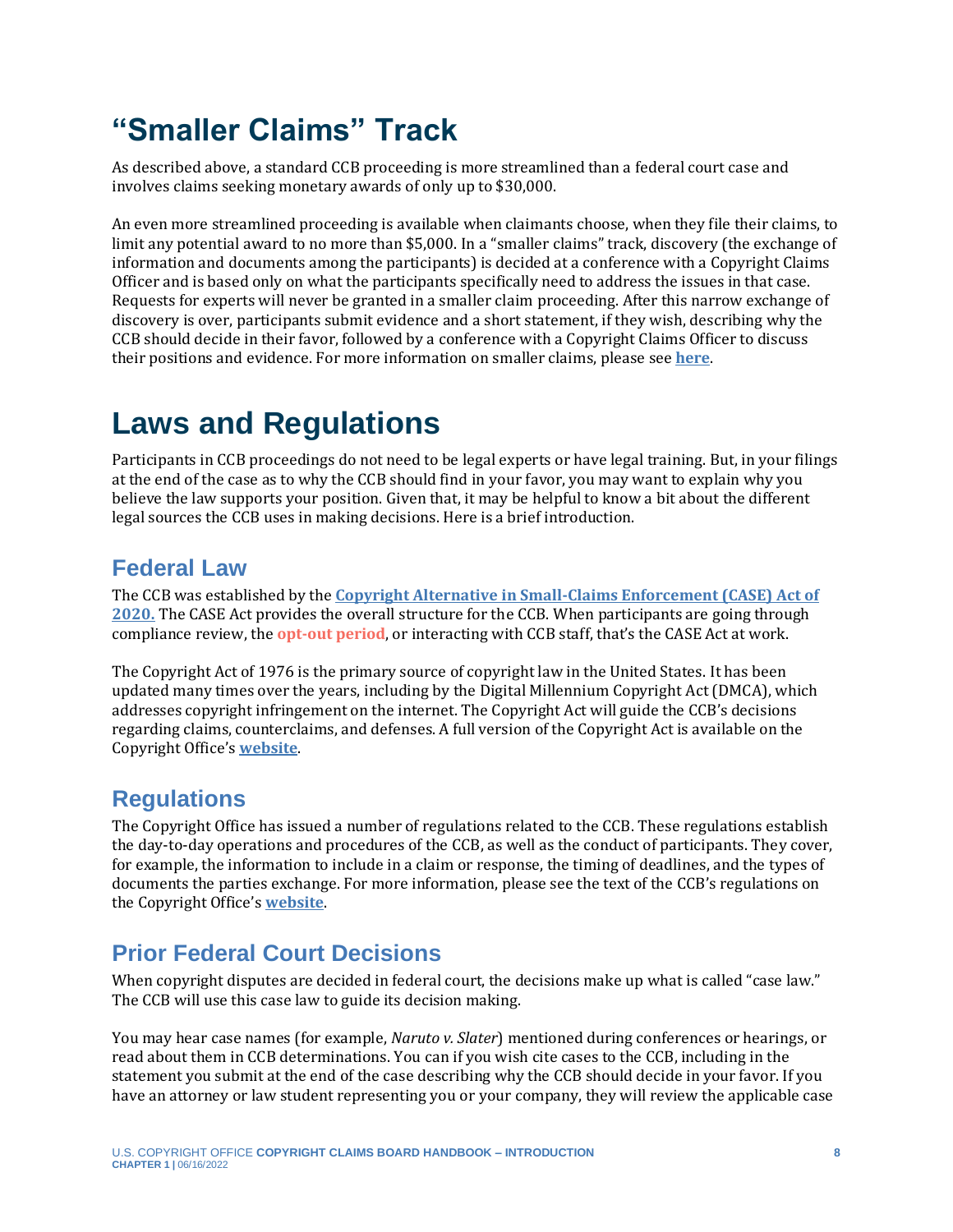law. However, this is not absolutely necessary, as the Copyright Claims Officers and their staff are knowledgeable about copyright law and will be doing their own research.

### **State Law**

In arriving at decisions, the CCB uses federal law, since copyright law comes from federal statutes passed by Congress, like the Copyright Act. In the vast majority of cases, the only time state law will be relevant is if you are a claimant and need to refer to state law to determine the procedure for serving the claim and related documents on respondents. You can find more information on service in **[Service](https://ccb.gov/handbook/Service.pdf)**.

### **Effect of Decisions**

The CCB's decisions (called determinations) apply only to the participants in a particular case. Neither the CCB nor a federal court will be bound by the CCB's prior determinations in later cases involving different participants or claims.

### **Review of CCB Determinations**

There are a few ways to obtain a review of a CCB determination.

- **1. Reconsideration:** You may request that the CCB reconsider its determination, but only if the CCB made a clear error that would affect the outcome or made a technical mistake such as a mathematical error in calculating damages.
- **2. Review by the Register:** If the CCB denies your request for reconsideration, you may ask the Register of Copyrights to review the determination to see if the CCB abused its discretion, meaning its decision was based on clearly erroneous findings of fact or decisions of law.
- **3. Federal court review:** You may ask a federal district court to reverse, modify, or correct a CCB determination, but only if it was issued as a result of fraud, corruption, misrepresentation, or other misconduct; if the CCB exceeded its authority or failed to issue a final determination; or in the case of a default or failure to prosecute, when there was a legitimate reason for the default or failure to prosecute.

## <span id="page-8-0"></span>**Additional Resources**

There is more information about the CCB online at **[ccb.gov](https://ccb.gov/)**.

### **LEGAL ASSISTANCE**

For more information about law school clinics or other pro bono (free) legal services organizations that may be able to help you in a proceeding before the CCB, please see **[Pro Bono Assistance](https://ccb.gov/pro-bono-assistance/)**.

### **COPYRIGHT HELP**

The Copyright Office's main website, **[copyright.gov](https://www.copyright.gov/)**, has many resources explaining copyright basics, copyright registration, licensing, and defenses to copyright and DMCA misrepresentation claims. Please see additional information available below.

- **Additional information about copyright.** The Copyright Office publishes **[Circulars](https://www.copyright.gov/circs/)** to provide up-to-date and authoritative information about copyright law for a general audience.
- **Register your work.** To learn more about the types of works that can be registered with the U.S. Copyright Office and to register your works, please see the **[registration page](https://www.copyright.gov/registration/)**.